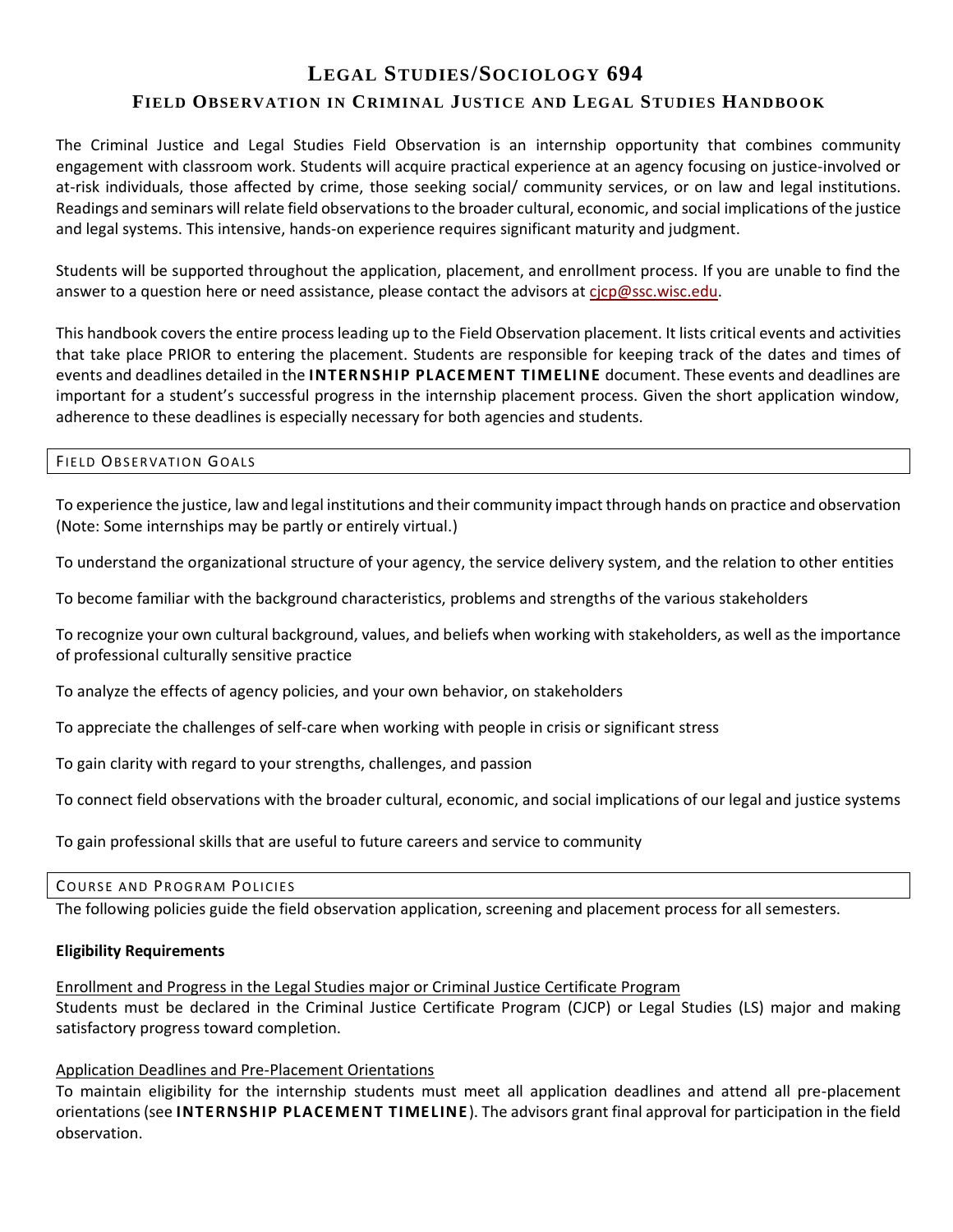# *Criminal Justice placements:*

- o Completion of Legal Studies/Sociology 131 Criminal Justice in America
- $\circ$  Completion of or concurrent enrollment in upper level Criminal Justice related course (group 2 or 3)
- o Completion of or concurrent enrollment in Group 5 approved course
- o Minimum of 60 credits completed by the beginning of the internship semester

# *Legal Studies placements:*

- o Completion of Legal Studies/Sociology 131 Criminal Justice in America or Legal Studies/Political Science 217 Law, Politics and Society
- o Completion of or concurrent enrollment in upper level Legal Studies related course (Theme groups 1-5 or Core Perspectives)
- o Minimum of 60 credits completed by the beginning of the internship semester

# **Right to Refuse an Applicant**

The success of the criminal justice and legal studies internship program depends largely on the willingness of agency staff to volunteer their time and expertise to supervise students and provide a high-quality educational experience. The program cannot risk jeopardizing relationships with supervising agencies by sending ill-prepared students to assume professional responsibilities as this may pose extra demands on busy agency staff and unacceptable risk to clients and stakeholders.

Faculty and staff of the Criminal Justice and Legal Studies Field Observation reserve the right to refuse any student who appears unprepared to assume professional commitments and responsibilities. The program expects all students to have a basic understanding of the justice system or structure of the legal systems affecting their internship placement; demonstrate responsibility by meeting all pre-placement commitments; and show maturity by understanding their personal strengths and limitations. Additionally, students need to have attained a level of confidence and an ability to communicate.

If a student does not demonstrate these qualities, they may be asked to participate in an additional meeting to discuss any concerns and determine the appropriateness of participating in the internship program.

Agencies may require students to complete a criminal history background check.

# **Financial Aid & Compensation**

The CJCP and LS programs will distribute information on internship scholarships and other sources of support whenever possible. Please also consult the UW-Madison Scholarship's website for additional opportunities: <http://scholarships.wisc.edu/Scholarships/>

For more information on financial aid, please contact: Office of Student Financial Services, 333 East Campus Mall, Room 9701; 608-262-3060; [finaid@finaid.wisc.edu](mailto:finaid@finaid.wisc.edu)

# *Summer financial aid:*

The summer course is scheduled during the 8-week summer session. Scheduling the course in this manner allows for students to receive financial aid for a 3-credit course. (Note: Internships may be longer than 8 weeks, but the course itself is considered an 8-week experience.)

# *Fall and Spring financial aid:*

If students already receive or are eligible for financial aid for fall or spring, this 3-credit course enrollment is no different from any other course for which they receive financial aid.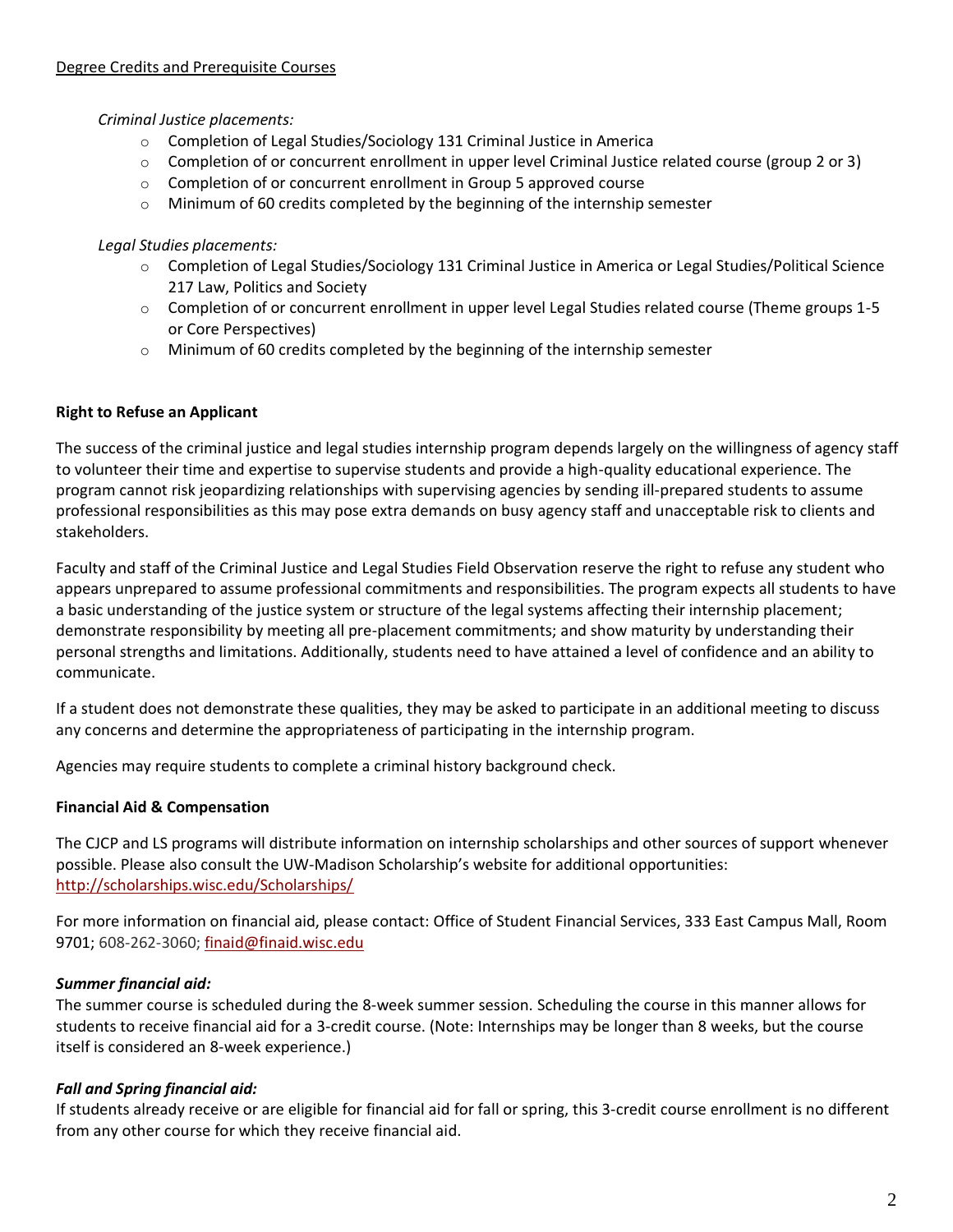# **Prior Experience in the Field**

Prior experience in a justice or legal setting is generally not a prerequisite for field experience. Volunteering is extremely helpful and recommended if possible. Volunteering will help students by exposing them to different stakeholders and terminology. It will increase their understanding of the demands of a professional setting and help them begin to determine goals for the internship. The links below provide excellent resources for seeking out volunteer opportunities.

Morgridge Center for Public Service: [www.morgridge.wisc.edu](http://www.morgridge.wisc.edu/) Volunteer Your Time: [www.volunteeryourtime.org](http://www.volunteeryourtime.org/)

#### **New Placements**

Over the past several years, the CJCP has cultivated relationships with many criminal and juvenile justice agencies, as well as social/ community support programs. Expansion of the Program to include law and legal institutions placements is ongoing. Many students may be served within this existing network of contacts. We are happy to work with students to develop new placements.

Creating a new placement is a joint effort between the student and the advisors.

- 1. The first step is to note the new agency on your field observation application.
- 2. Students are responsible for initially contacting the new placement to determine the possibility of an internship placement. They will need to ask the agency if they are able to support the hours per week required by your enrollment (hours for fall/spring differ from summer). Students should review the course goals prior to contacting an agency.
- 3. If the agency is willing to consider an internship, the student will need to supply the CJCP/LS advisors with the name of the agency, appropriate contact person, address, phone number, and website if available.
- 4. An advisor will follow up with the agency to make final determination regarding approval of placement.

# FIELD PLACEMENT AND SEMINAR TIME COMMITMENTS

Seminars are designed to assist students in sharing observations, processing experiences and receiving feedback. The University instructors work with agency representatives to provide support for each student and develop meaningful educational experiences.

#### *Summer Interns:*

20-32 hours a week for 10 weeks

Students attend two full day seminars: one in June and one in July. Students are assigned to either Group 1 or Group 2 and attend the seminar dates associated with their group assignment. Attendance is required and is included in the field hours requirement. An online option is also available for out-of-state students.

#### *Fall and Spring Interns:*

Generally, 8-15 hours per week, on site, for a semester. Individual placement requirements may vary.

In addition, students must attend a 2-hour seminar every week on campus.

Grades for the course are based on seminar participation, assignments, and agency/instructor evaluations. A grade breakdown will be provided in the course syllabus.

#### **APPLICATION PROCEDURE**

Preparing for the internship is a process that begins long before a field placement. A student's full participation is necessary for optimal placement preparation. The following section briefly describes each step along the way. For a schedule summary, please see the **INTERNSHIP PLACEMENT TIMELINE** posted on the website and the preinternship Canvas site.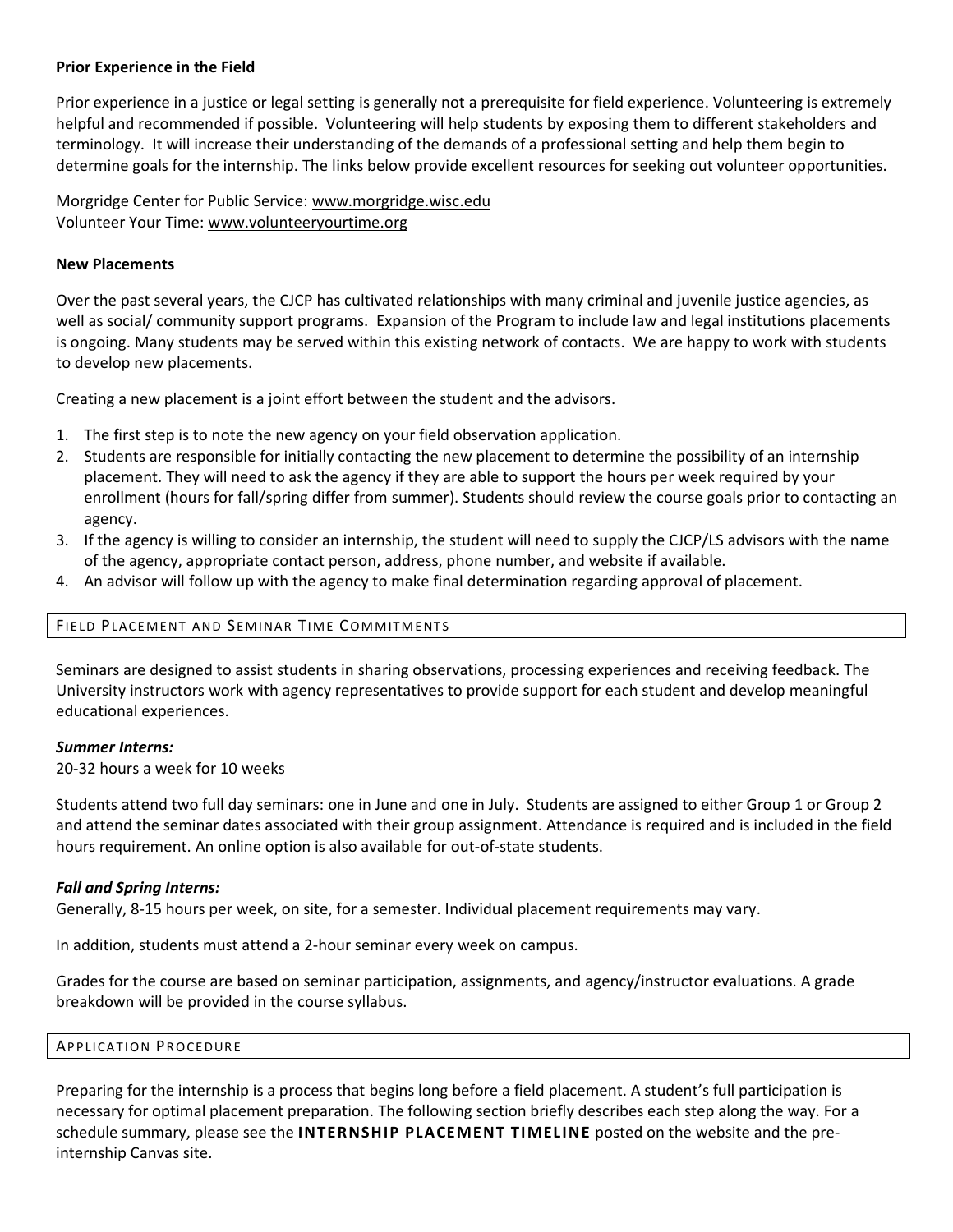# **Initial Orientation**

All students must attend this orientation meeting, which will orient them to the application process, eligibility requirements, and placement options.

See the **INTERNSHIP PLACEMENT TIMELINE** for times and locations.

## **Research Agencies**

The online Field Observation Application will ask students to list placements where they would like to do their field observation. Responding to this question will take some research. The following information will help:

- Review the provided list of agencies/placements and their websites
- Review agency evaluations from past students available online in Canvas. Placements may vary by semester. Those offered in spring or fall semester vary from those offered in summer.
- Attend Speed Mentoring and job shadow opportunities
- Connect with past interns thru provided emails
- Conduct Internet search of possible agencies. The advisors do not always have all available or up to date resources.

#### **Complete Initial Agency Choices Survey**

All students must submit the online Initial Agency Choices survey within the pre-internship Canvas site. Responses will help students begin thinking through the internship experience and assist program advisors with matching students with an appropriate placement.

#### **Small Group Meetings**

All students must participate in a small group meeting following submission of their initial agency choices. See Internship Placement Timeline for dates. The meeting gives students the opportunity to ask questions and clarify placement choices. This meeting will also assist us in making sound placement referral decisions.

Some agencies require applications in addition to resume and cover letter. Students will be notified of application requirement during the small group meeting.

#### **Resumes, Cover Letters, and Agency Applications**

For help with cover letters and resumes, please visit **[SuccessWorks](http://careers.ls.wisc.edu/)**. Career services advisors and staff are experts in writing cover letters and resumes. They are the best resource for this type of assistance. Program advisors have coordinated workshops with SuccessWorks for you to attend. See Internship Placement Timeline for dates.

Placement choices may change during small group meetings. Students should wait to submit their resumes and letters until after that meeting. CJCP/Legal Studies advisors will forward materials to the placement in advance of interviewing.

Students upload their **resume and cover letters for their top five placement choices**, along with any required applications, to the pre-internship Canvas site. PDF is required.

Please save resume as "LastName, FirstName Resume" and submit to our Canvas site.

Please save cover letter as "LastName, FirstName AgencyName" and submit to our Canvas site.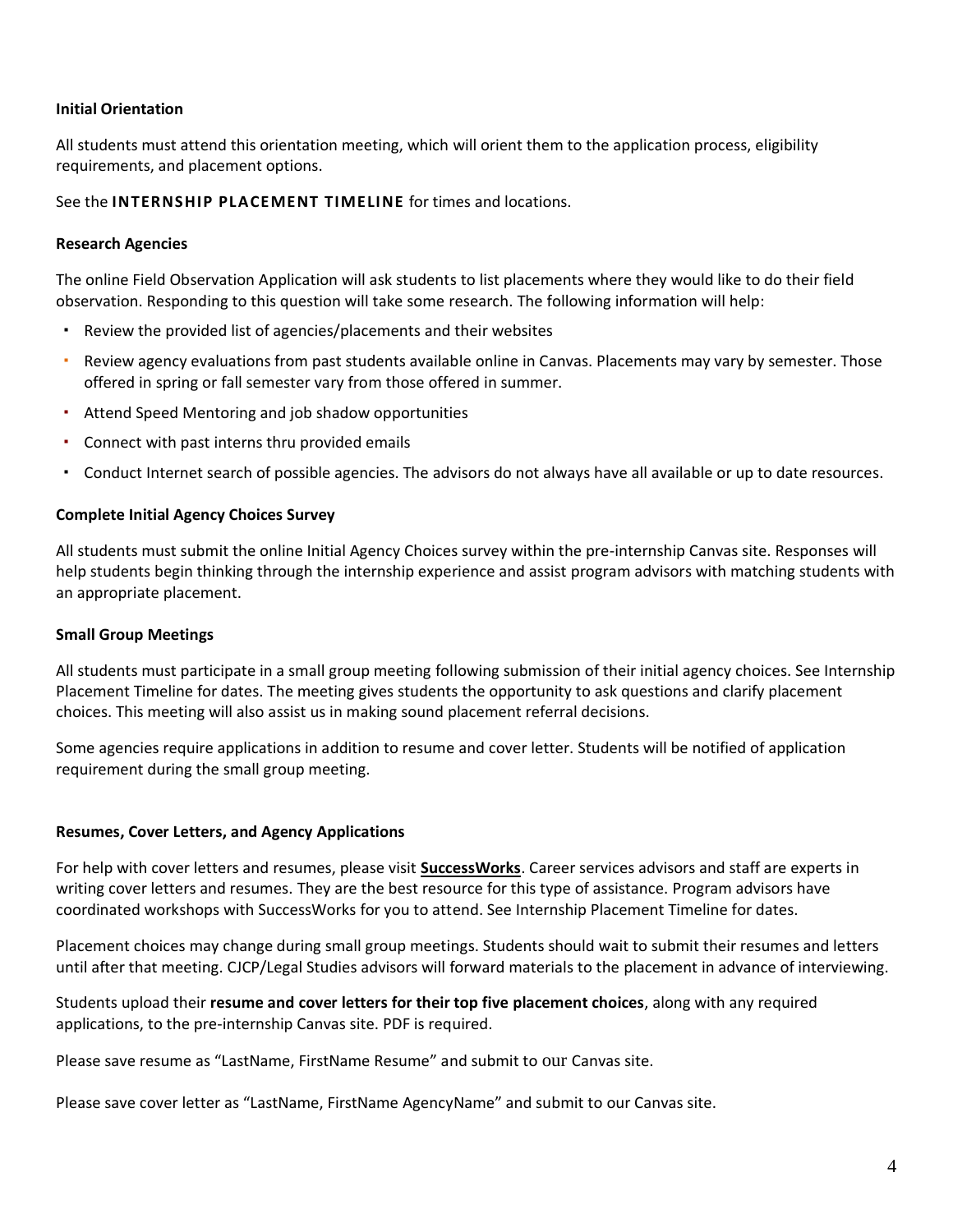# INTERVIEWS, SELECTION & AGREEMENT FORMS

#### **Initial Agency Contact by Students**

Advisors will notify students when they should contact the agencies. Once given this notification, it will be the student's responsibility to initiate contact with the agencies with a request to interview. In person interviews typically last between 20-60 minutes. Students should confirm interview length and location when setting up the interview.

#### **Interviews**

Students should consult **[SuccessWorks](http://careers.ls.wisc.edu/)** for interview tips and practice. Program advisors have coordinated workshops with SuccessWorks for you to attend. See Internship Placement Timeline for dates.

Students should be prepared to answer questions about goals for their internship, ask questions about their responsibilities in the agency, scheduling, and other areas of concern. It is also a time for students to select an agency they feel will contribute to a meaningful learning experience. Competition for placement at each agency varies.

#### **Optional One-on-one Check-In with Program Advisors**

Brief meeting to discuss internship search progress and future internship and course questions.

#### **Final Selection**

Students will be notified of an agency's choice by the agency or an advisor. During the agency interview, students are responsible for asking how notification will take place. Unless otherwise directed, students are required to communicate their decision to decline or accept directly with the agency. This must be done in a timely manner; avoiding this responsibility directly affects other students and may jeopardize continuation in the program.

Once a student has accepted a placement, they must inform all agencies--even those they will not be interning with--and the advisors**.** In the event a student is not satisfied with any of the agencies with which they interviewed or are not selected by any of the agencies, the advisor will assist in setting up additional interviews.

# **Student/Agency Agreement Forms**

The required Student/Agency Agreement Form can be downloaded from our Canvas site or from www.criminaljustice.wisc.edu/academics/internships/

Students are responsible for filling out an agreement form and getting it signed by their agency contact person (usually their future supervisor). **Students will need to make** sure the form is filled completely and returned us via Canvas. We will obtain the Board of Regents signature. *Students will not be allowed to begin the field observation prior to the submission of a completed agreement form.*

# PROFESSIONALISM, ROLES, AND RESPONSIBILITIES

This section addresses student responsibilities in the field and other important details to be aware of while completing the Criminal Justice/Legal Studies Field Observation.

# **Orientation 2: Professional Expectations and Syllabus**

This orientation addresses professional principles and behavior, beginning placement, and roles of Agency Supervisors and University Field Instructors. Course details will be reviewed and student questions will be addressed.

#### *Summer:*

This orientation meeting will take place during the spring semester.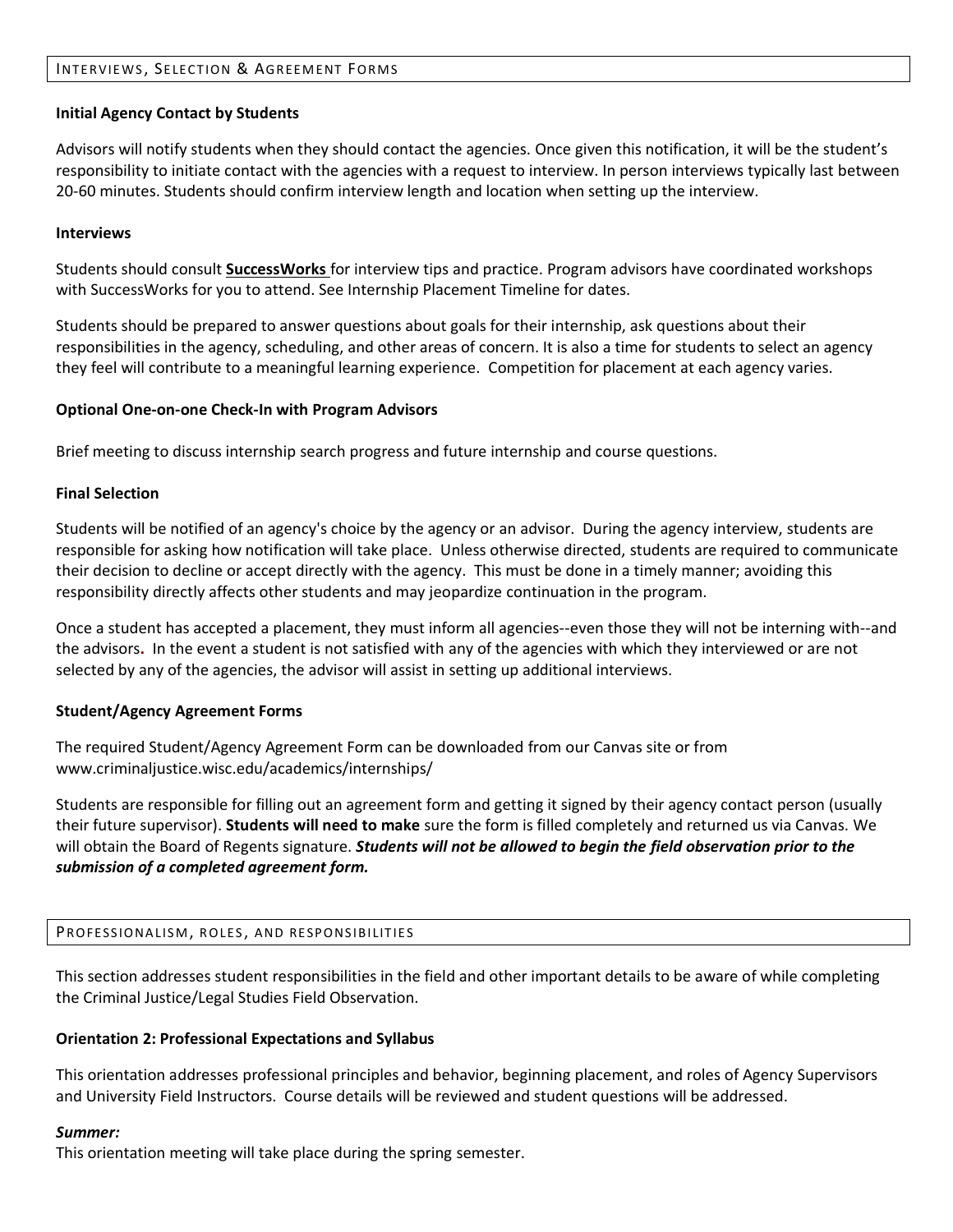# *Fall/Spring:*

This orientation meeting will take place during the first scheduled Legal Studies/Sociology 694 class period.

# **Success of Your Internship**

Perhaps the most important assignment students must take on is that of taking responsibility for the success of their internship. Students must take the initiative early on to maintain good communication with their supervisor, co-workers and the instructor regarding the appropriateness of responsibilities and the breadth and quality of their overall experience. Students must take the lead in initiating change if necessary. Many individuals are available to help accomplish desired goals, but students must advocate for the education they desire.

# **Agency Supervisors**

At the placement, students will be assigned to an individual who will serve as their on-site supervisor. The overall experience will be their responsibility. That individual will orient the student to the agency, assign duties, answer questions, make introductions to the staff, monitor progress, and evaluate intern work.

Agency supervisors also are asked to perform an educational function by providing appropriate learning experiences and by assisting in integrating theory, knowledge, and professional standards. Supervisors are encouraged to discuss policy and philosophical issues to ensure that students gain a broad perspective on the system.

Similarly, supervisors have been asked to provide a well-rounded experience by creating opportunities to work with a variety of clients and staff members, and scheduling students to attend agency meetings. They have also been asked to grant time for students to visit other agencies, thereby expanding their experiences in the system.

Most supervisors are highly trained individuals with a number of years of experience in the system. Students should use them as a resource throughout their placement.

# **Agency Work Responsibilities**

Work responsibilities vary from placement to placement and depend on the abilities, interests, and motivation of each student. In general, an initial period of observation and orientation to the agency will be followed by simple tasks. Increasingly complex activities will be assigned.

It is important for students to maintain good communication with their supervisor on this issue. In addition, it is good practice to become familiar with a variety of staff at the Agency. They can be an additional resource by exposing students to a variety of styles, tasks and experiences.

Student experiences may include exposure to the agency, clients and stakeholders associated with the agency, the system as a whole, professional standards and culturally competent practice. In order for this to occur, it will be important to assume some direct responsibilities for clients, possibly even manage a small caseload, work with various professionals at the agency, or carry out a special project. Visits to other agencies, as a part of the work responsibilities, will help students to develop perspective.

# **Professionalism at the Internship Site**

Office Policies - While in placement, students are expected to follow all agency policies. Especially important are those rules and regulations that govern staff-client relations and confidentiality of client information. Policies establishing work hours and attire, are also important.

Feedback - Accepting positive feedback and constructive criticism is a part of professionalism. Students are encouraged to accept feedback with an open mind and to improve work habits as a result.

Premature Departure from Placement - If for any reason a student must leave a placement prematurely, it is extremely